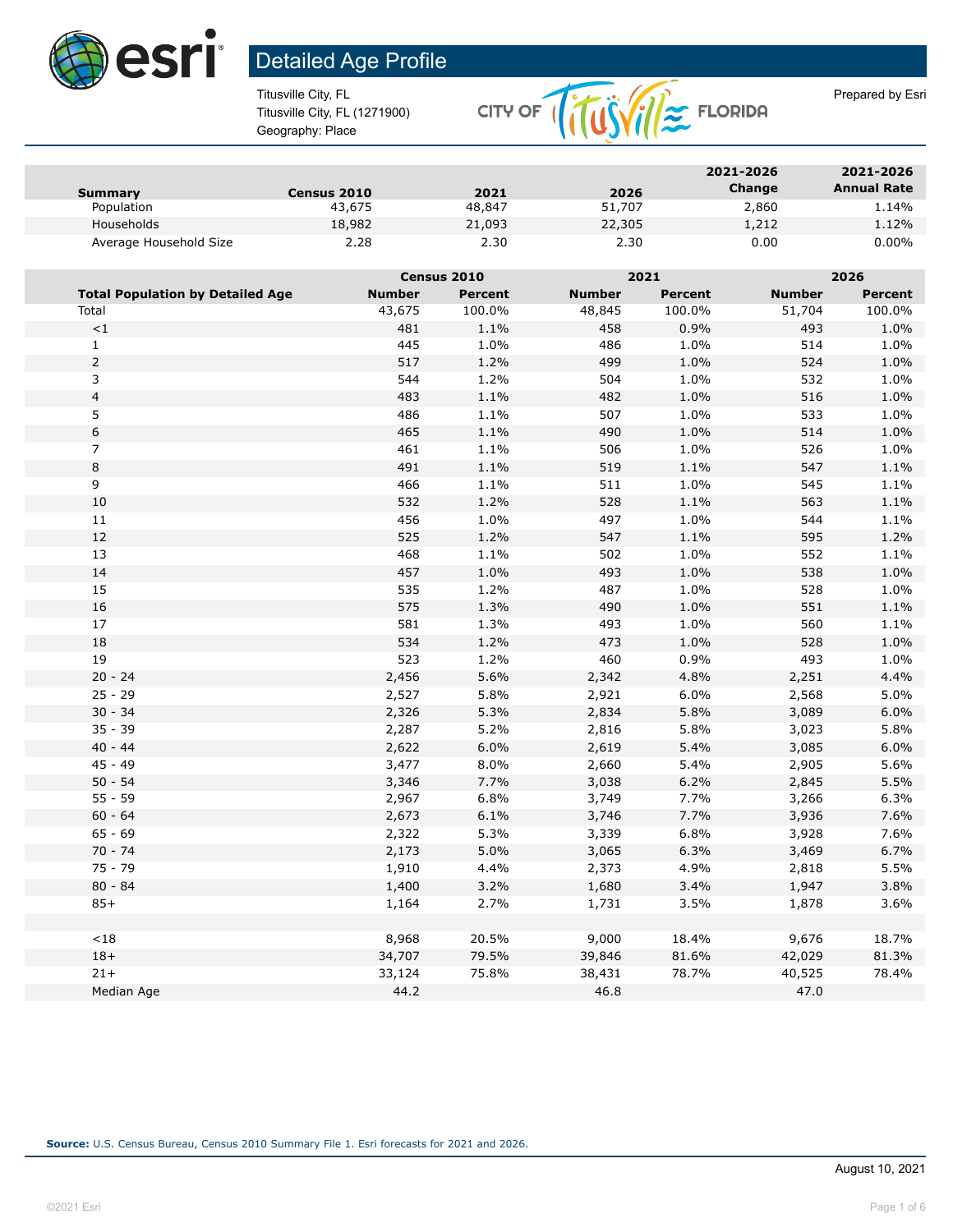

Titusville City, FL **Prepared by Esri** Prepared by Esri Titusville City, FL (1271900) Geography: Place

#### Total Population by Detailed Age

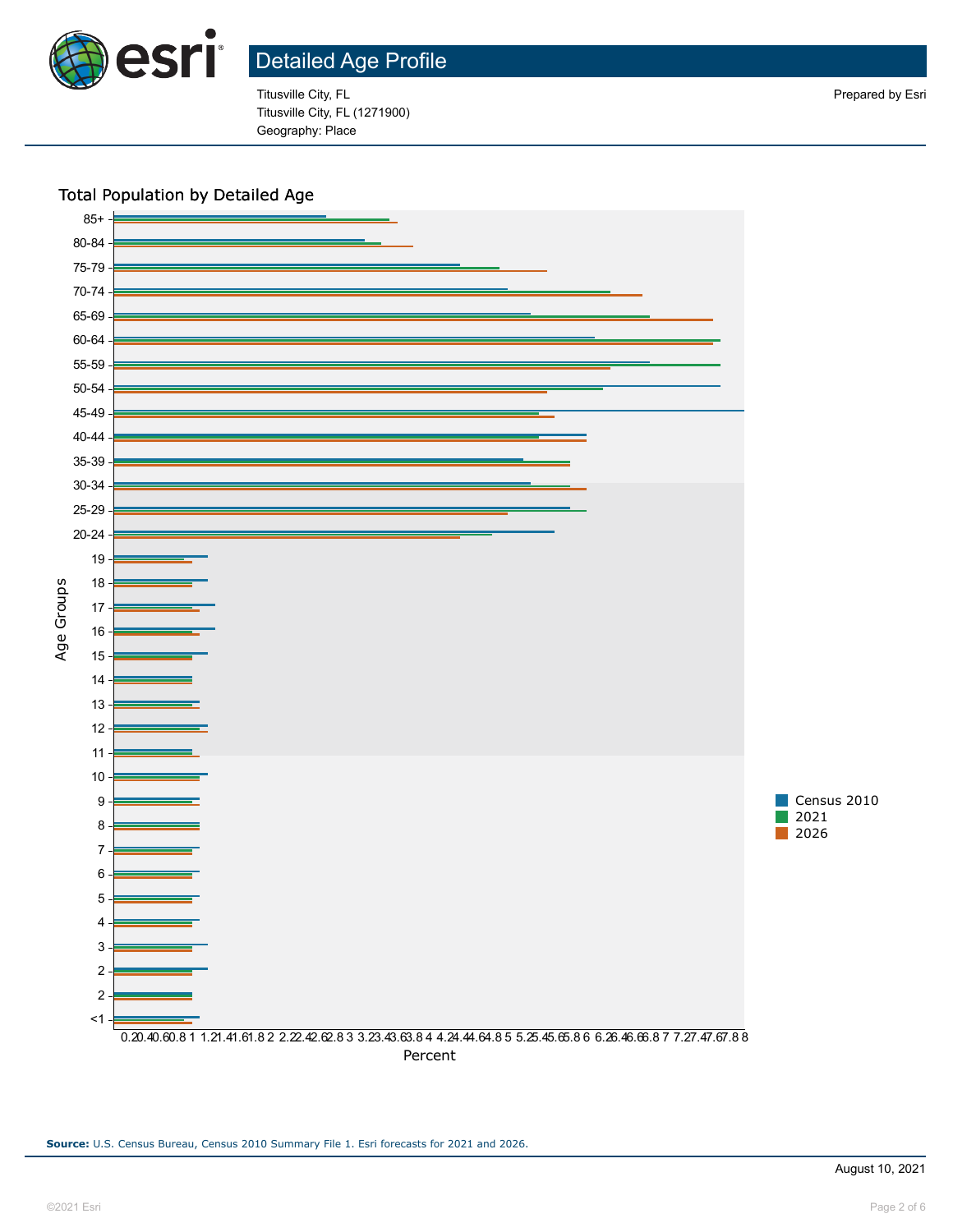

Titusville City, FL Prepared by Esri Titusville City, FL (1271900) Geography: Place

|                                        | Census 2010 |         | 2021   |         | 2026   |         |  |
|----------------------------------------|-------------|---------|--------|---------|--------|---------|--|
| <b>Male Population by Detailed Age</b> | Number      | Percent | Number | Percent | Number | Percent |  |
| Total                                  | 21,030      | 100.0%  | 23,540 | 100.0%  | 24,966 | 100.0%  |  |
| $\!<\!1$                               | 255         | 1.2%    | 236    | 1.0%    | 255    | 1.0%    |  |
| $\mathbf{1}$                           | 238         | 1.1%    | 249    | 1.1%    | 263    | 1.1%    |  |
| $\overline{2}$                         | 280         | 1.3%    | 259    | 1.1%    | 272    | 1.1%    |  |
| 3                                      | 275         | 1.3%    | 255    | 1.1%    | 271    | 1.1%    |  |
| $\overline{\mathbf{4}}$                | 230         | 1.1%    | 254    | 1.1%    | 272    | 1.1%    |  |
| 5                                      | 250         | 1.2%    | 252    | 1.1%    | 266    | 1.1%    |  |
| $\,$ 6 $\,$                            | 234         | 1.1%    | 253    | 1.1%    | 264    | 1.1%    |  |
| $\overline{7}$                         | 236         | 1.1%    | 258    | 1.1%    | 267    | 1.1%    |  |
| $\,8\,$                                | 260         | 1.2%    | 269    | 1.1%    | 284    | 1.1%    |  |
| 9                                      | 250         | 1.2%    | 267    | 1.1%    | 285    | 1.1%    |  |
| $10\,$                                 | 281         | 1.3%    | 273    | 1.2%    | 287    | 1.1%    |  |
| 11                                     | 228         | 1.1%    | 255    | 1.1%    | 277    | 1.1%    |  |
| $12\,$                                 | 256         | 1.2%    | 279    | 1.2%    | 304    | 1.2%    |  |
| 13                                     | 250         | 1.2%    | 267    | 1.1%    | 289    | 1.2%    |  |
| 14                                     | 224         | 1.1%    | 262    | 1.1%    | 282    | 1.1%    |  |
| 15                                     | 262         | 1.2%    | 254    | 1.1%    | 272    | 1.1%    |  |
| 16                                     | 266         | 1.3%    | 242    | 1.0%    | 280    | 1.1%    |  |
| 17                                     | 299         | 1.4%    | 251    | 1.1%    | 287    | 1.1%    |  |
| 18                                     | 275         | 1.3%    | 245    | 1.0%    | 281    | 1.1%    |  |
| 19                                     | 273         | 1.3%    | 231    | 1.0%    | 247    | 1.0%    |  |
| $20 - 24$                              | 1,217       | 5.8%    | 1,157  | 4.9%    | 1,130  | 4.5%    |  |
| $25 - 29$                              | 1,241       | 5.9%    | 1,392  | 5.9%    | 1,254  | 5.0%    |  |
| $30 - 34$                              | 1,157       | 5.5%    | 1,390  | 5.9%    | 1,495  | 6.0%    |  |
| $35 - 39$                              | 1,131       | 5.4%    | 1,390  | 5.9%    | 1,481  | 5.9%    |  |
| $40 - 44$                              | 1,323       | 6.3%    | 1,310  | 5.6%    | 1,542  | 6.2%    |  |
| $45 - 49$                              | 1,696       | 8.1%    | 1,322  | 5.6%    | 1,453  | 5.8%    |  |
| $50 - 54$                              | 1,593       | 7.6%    | 1,505  | 6.4%    | 1,399  | 5.6%    |  |
| $55 - 59$                              | 1,448       | 6.9%    | 1,783  | 7.6%    | 1,584  | 6.3%    |  |
| $60 - 64$                              | 1,264       | 6.0%    | 1,784  | 7.6%    | 1,868  | 7.5%    |  |
| $65 - 69$                              | 1,022       | 4.9%    | 1,574  | 6.7%    | 1,848  | 7.4%    |  |
| $70 - 74$                              | 972         | 4.6%    | 1,392  | 5.9%    | 1,610  | 6.4%    |  |
| $75 - 79$                              | 853         | 4.1%    | 1,020  | 4.3%    | 1,251  | 5.0%    |  |
| $80 - 84$                              | 581         | 2.8%    | 716    | 3.0%    | 799    | 3.2%    |  |
| $85+$                                  | 410         | 1.9%    | 694    | 2.9%    | 747    | 3.0%    |  |
|                                        |             |         |        |         |        |         |  |
| < 18                                   | 4,574       | 21.7%   | 4,635  | 19.7%   | 4,979  | 19.9%   |  |
| $18+$                                  | 16,456      | 78.3%   | 18,905 | 80.3%   | 19,989 | 80.1%   |  |
| $21+$                                  | 15,653      | 74.4%   | 18,186 | 77.3%   | 19,214 | 77.0%   |  |
| Median Age                             | 42.4        |         | 45.1   |         | 45.3   |         |  |
|                                        |             |         |        |         |        |         |  |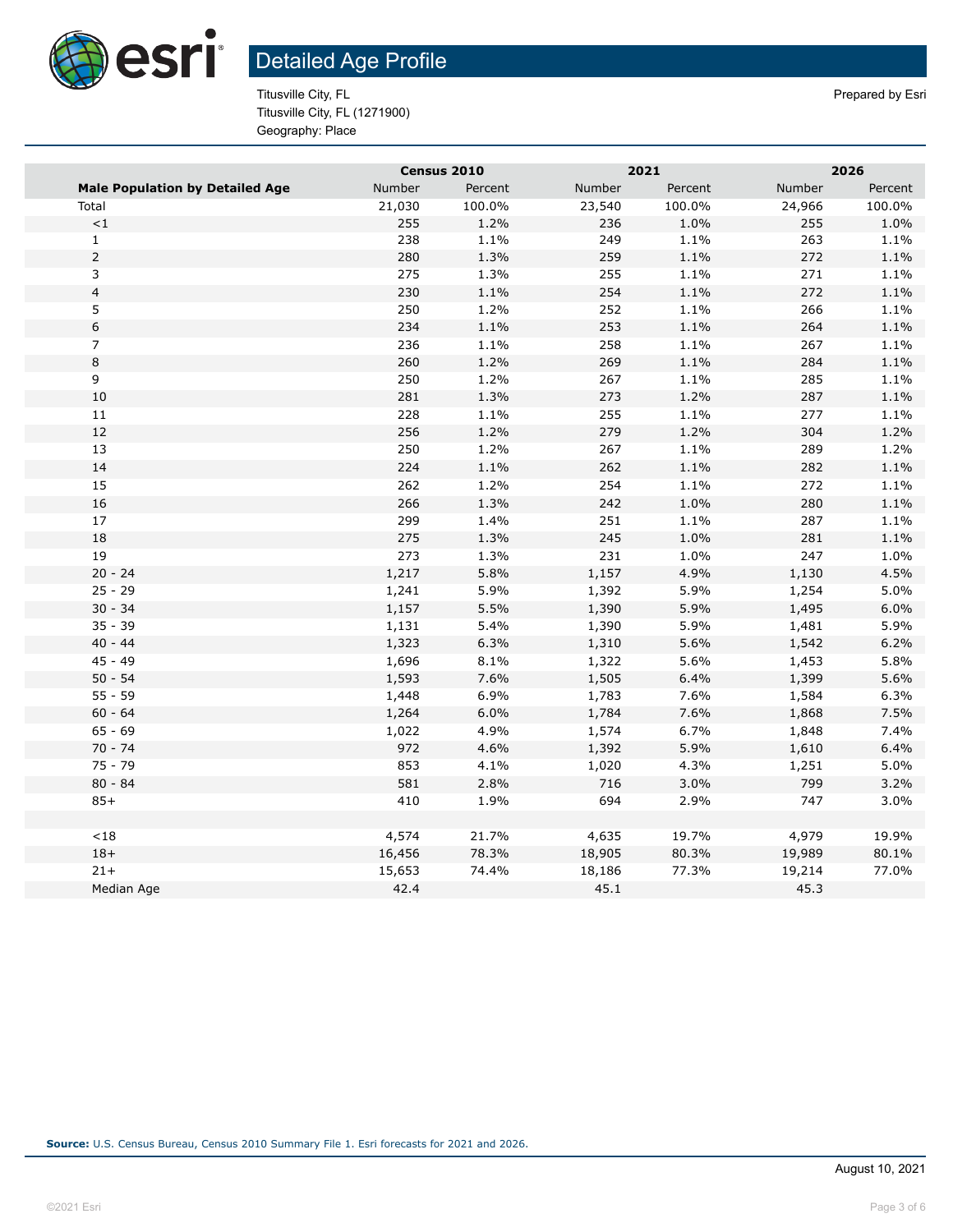

Titusville City, FL Prepared by Esri Titusville City, FL (1271900) Geography: Place

#### Male Population by Detailed Age



**Source:** U.S. Census Bureau, Census 2010 Summary File 1. Esri forecasts for 2021 and 2026.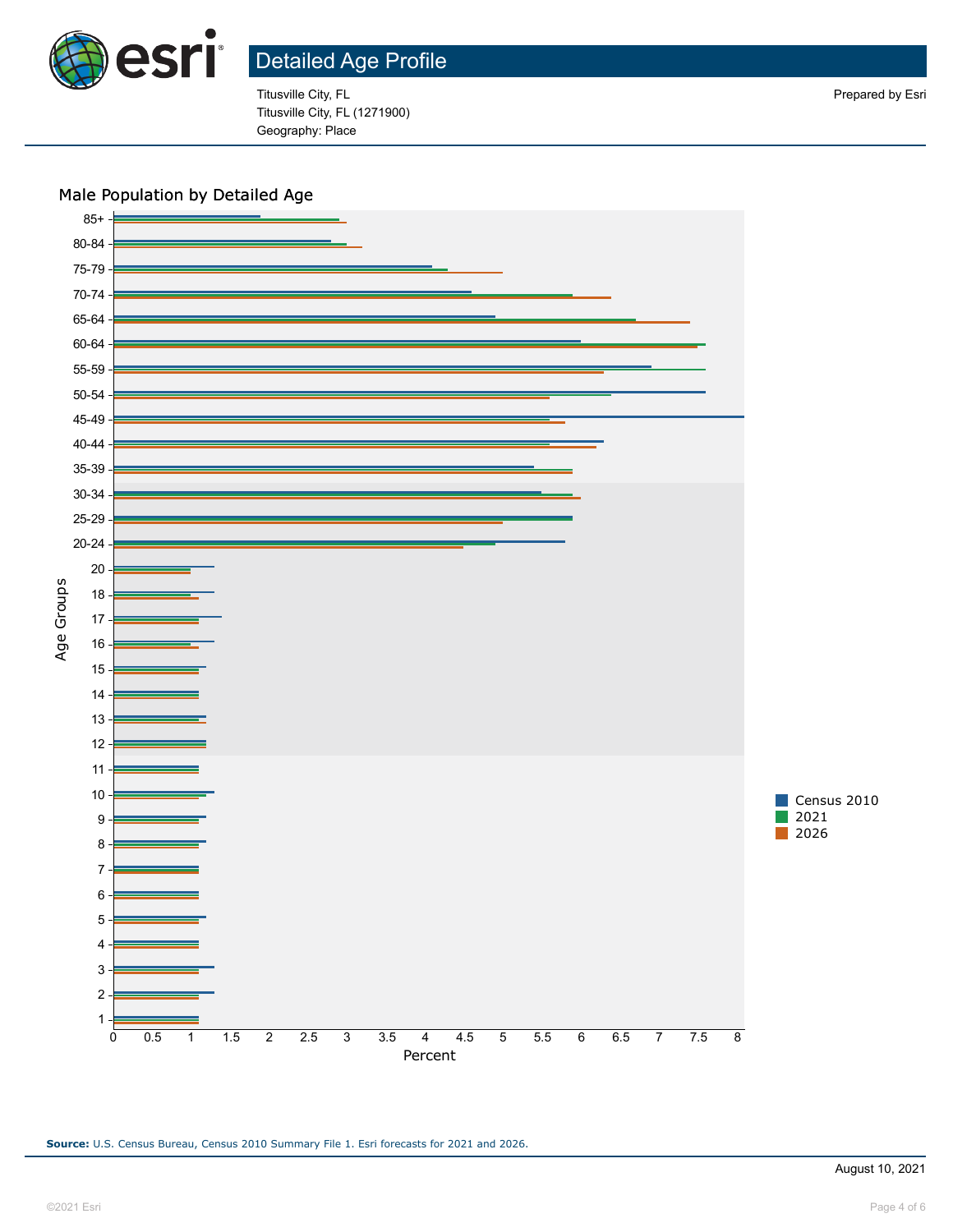

Titusville City, FL Prepared by Esri Titusville City, FL (1271900) Geography: Place

|                                          | Census 2010 |         | 2021   |         | 2026   |         |  |
|------------------------------------------|-------------|---------|--------|---------|--------|---------|--|
| <b>Female Population by Detailed Age</b> | Number      | Percent | Number | Percent | Number | Percent |  |
| Total                                    | 22,645      | 100.0%  | 25,305 | 100.0%  | 26,738 | 100.0%  |  |
| $\!<\!1$                                 | 226         | 1.0%    | 222    | 0.9%    | 238    | 0.9%    |  |
| $\mathbf{1}$                             | 207         | 0.9%    | 237    | 0.9%    | 251    | 0.9%    |  |
| $\overline{2}$                           | 237         | 1.0%    | 240    | 0.9%    | 252    | 0.9%    |  |
| 3                                        | 269         | 1.2%    | 249    | 1.0%    | 261    | 1.0%    |  |
| $\overline{\mathbf{4}}$                  | 253         | 1.1%    | 228    | 0.9%    | 244    | 0.9%    |  |
| 5                                        | 236         | 1.0%    | 255    | 1.0%    | 267    | 1.0%    |  |
| 6                                        | 231         | 1.0%    | 237    | 0.9%    | 250    | 0.9%    |  |
| 7                                        | 225         | 1.0%    | 248    | 1.0%    | 259    | 1.0%    |  |
| 8                                        | 231         | 1.0%    | 250    | 1.0%    | 263    | 1.0%    |  |
| 9                                        | 216         | 1.0%    | 244    | 1.0%    | 260    | 1.0%    |  |
| 10                                       | 251         | 1.1%    | 255    | 1.0%    | 276    | 1.0%    |  |
| 11                                       | 228         | 1.0%    | 242    | 1.0%    | 267    | 1.0%    |  |
| 12                                       | 269         | 1.2%    | 268    | 1.1%    | 291    | 1.1%    |  |
| 13                                       | 218         | 1.0%    | 235    | 0.9%    | 263    | 1.0%    |  |
| 14                                       | 233         | 1.0%    | 231    | 0.9%    | 256    | 1.0%    |  |
| 15                                       | 273         | 1.2%    | 233    | 0.9%    | 256    | 1.0%    |  |
| 16                                       | 309         | 1.4%    | 248    | 1.0%    | 271    | 1.0%    |  |
| 17                                       | 282         | 1.2%    | 242    | 1.0%    | 273    | 1.0%    |  |
| 18                                       | 259         | 1.1%    | 228    | 0.9%    | 247    | 0.9%    |  |
| 19                                       | 250         | 1.1%    | 229    | 0.9%    | 246    | 0.9%    |  |
| $20 - 24$                                | 1,239       | 5.5%    | 1,185  | 4.7%    | 1,121  | 4.2%    |  |
| $25 - 29$                                | 1,286       | 5.7%    | 1,529  | 6.0%    | 1,314  | 4.9%    |  |
| $30 - 34$                                | 1,169       | 5.2%    | 1,444  | 5.7%    | 1,594  | 6.0%    |  |
| $35 - 39$                                | 1,156       | 5.1%    | 1,426  | 5.6%    | 1,542  | 5.8%    |  |
| $40 - 44$                                | 1,299       | 5.7%    | 1,309  | 5.2%    | 1,543  | 5.8%    |  |
| $45 - 49$                                | 1,781       | 7.9%    | 1,338  | 5.3%    | 1,452  | 5.4%    |  |
| $50 - 54$                                | 1,753       | 7.7%    | 1,533  | 6.1%    | 1,446  | 5.4%    |  |
| $55 - 59$                                | 1,519       | 6.7%    | 1,966  | 7.8%    | 1,682  | 6.3%    |  |
| $60 - 64$                                | 1,409       | 6.2%    | 1,962  | 7.8%    | 2,068  | 7.7%    |  |
| $65 - 69$                                | 1,300       | 5.7%    | 1,765  | 7.0%    | 2,080  | 7.8%    |  |
| $70 - 74$                                | 1,201       | 5.3%    | 1,673  | 6.6%    | 1,859  | 7.0%    |  |
| $75 - 79$                                | 1,057       | 4.7%    | 1,353  | 5.3%    | 1,567  | 5.9%    |  |
| $80 - 84$                                | 819         | 3.6%    | 964    | 3.8%    | 1,148  | 4.3%    |  |
| $85+$                                    | 754         | 3.3%    | 1,037  | 4.1%    | 1,131  | 4.2%    |  |
|                                          |             |         |        |         |        |         |  |
| < 18                                     | 4,394       | 19.4%   | 4,365  | 17.2%   | 4,697  | 17.6%   |  |
| $18+$                                    | 18,251      | 80.6%   | 20,941 | 82.8%   | 22,040 | 82.4%   |  |
| $21+$                                    | 17,471      | 77.2%   | 20,245 | 80.0%   | 21,311 | 79.7%   |  |
| Median Age                               | 45.8        |         | 48.5   |         | 48.7   |         |  |
|                                          |             |         |        |         |        |         |  |